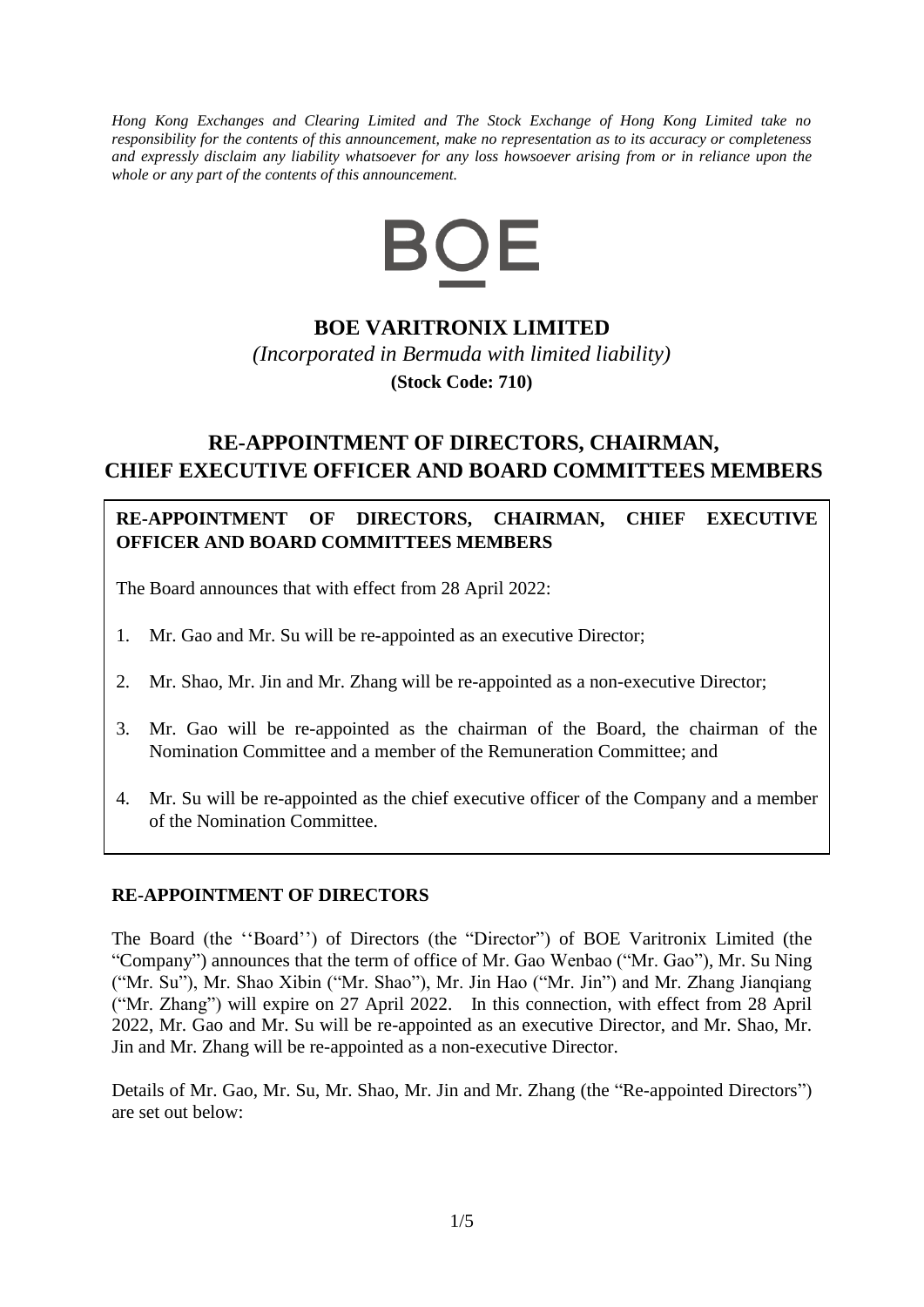### **Mr. Gao Wenbao**

aged 47, was appointed as an executive Director and the chairman of the Board in September 2018. Due to the term of office of Mr. Gao expired, he was re-appointed as an executive Director and the chairman of the Board in April 2019. Mr. Gao is the chairman of the nomination committee (the "Nomination Committee") and a member of the remuneration committee (the "Remuneration Committee") of the Company. Mr. Gao holds a doctor degree in microelectronics and solid-state electronics from Jilin University. Mr. Gao joined BOE since 2003. He worked as a deputy technical director, a production director and an executive deputy general manager of BOE, a local commander and a general manager of the 8.5th generation TFT-LCD production line in Chongqing, a project commander in chief of the 6th generation AMOLED production line in Chengdu, a senior vice president and etc. of the BOE Group. Mr. Gao is currently an executive director and the executive vice president of the BOE Technology Group, and the chief executive officer of Display Business. As at the date of this announcement, Mr. Gao had personal interests in 1,860,700 A shares of BOE (of which 1,500,000 shares are granted under the 2020 share option and restricted share incentive scheme).

Mr. Gao will enter into a service contract with the Company for a term of three years and will be subject to retirement by rotation and re-election in accordance with the Bye-laws of the Company (the "Bye-laws"). He will not be entitled to any salary for serving as the chairman of the Board but with a discretionary bonus which is determined by the Board based on the Company's performance. Mr. Gao is not entitled to any director's fee or remuneration for his appointment as an executive Director.

#### **Mr. Su Ning**

aged 41, was appointed as an executive Director and a co-chief executive officer of the Company in April 2016. Mr. Su was redesignated from a co-chief executive officer of the Company to the chief executive officer of the Company in January 2019. Due to the term of office of Mr. Su expired, he was re-appointed as an executive Director and the chief executive officer of the Company in April 2019. Mr. Su is a member of the Nomination Committee and a director of various subsidiaries of the Group. Mr. Su graduated from the Graduate School of Chinese Academy of Sciences with a master degree in engineering. Since 2005, Mr. Su has served as a deputy division chief in the module technical department, a deputy department head in the new application business department, the division chief, a deputy general manager in the application business department of Beijing BOE Optoelectronics Technology Co., Ltd. (a subsidiary of BOE). Mr. Su is a general manager of the application business department of Beijing BOE Display Technology Co., Ltd. (a subsidiary of BOE). Mr. Su has concurrently served as a general manager of the automotive SBU of BOE since 25 January 2021 and is promoted to a vice president of BOE with effect from 4 March 2021. As at the date of this announcement, Mr. Su had personal interests in 250,000 shares of the Company, 500,000 share options of the Company and 500,000 awarded shares of the Company, and 150,000 A shares of BOE.

Mr. Su will enter into a service contract with the Company for a term of three years and will be subject to retirement by rotation and re-election in accordance with the Bye-laws. He will be entitled to a basic salary of HK\$84,000.00 per month for 12 months per annum for serving as the chief executive officer of the Company (which is determined with reference to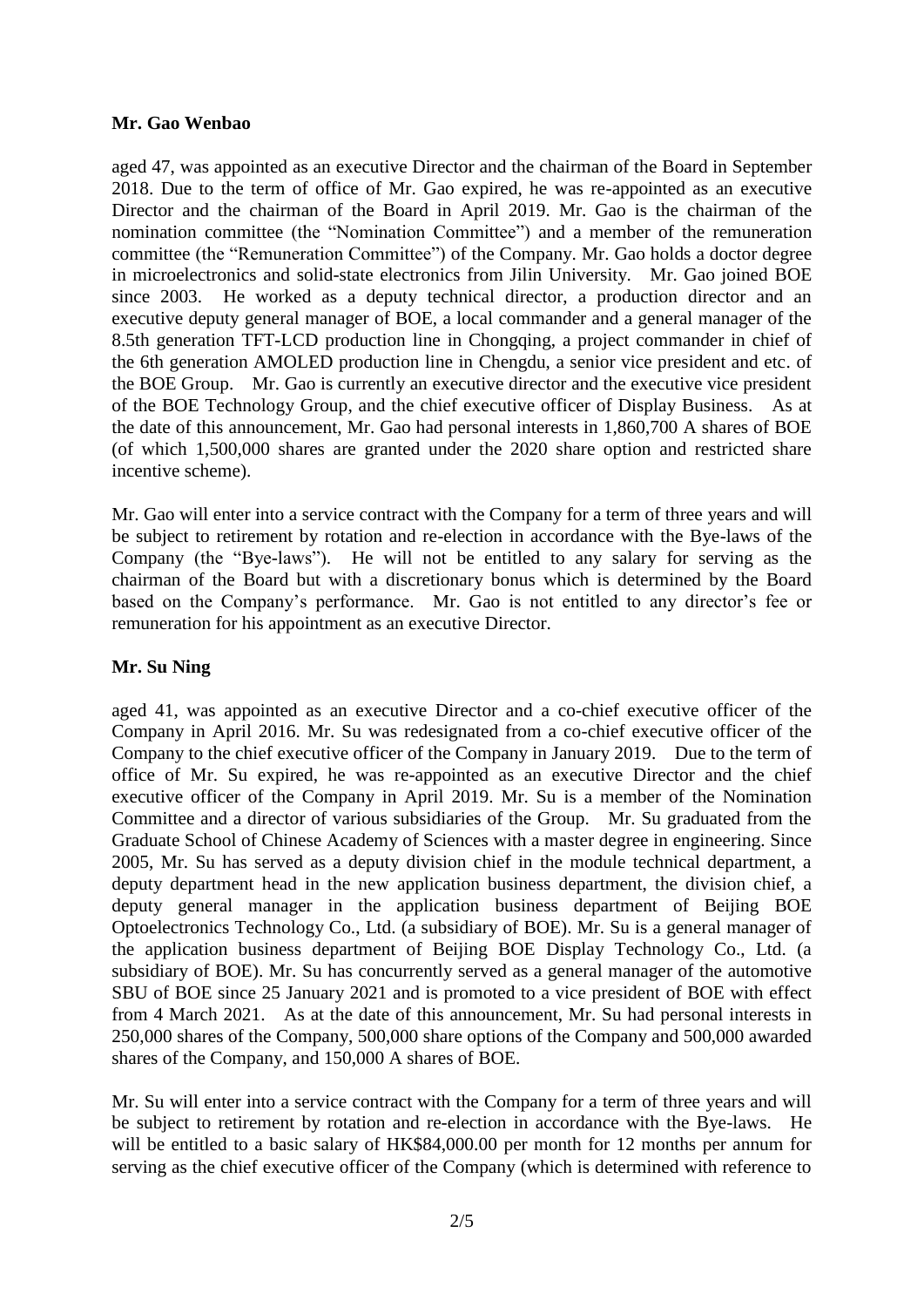his experience, duties and responsibilities) with a discretionary bonus which is determined by the Board based on the Company's performance. Mr. Su will also be entitled to HK\$1,008,000.00 (i.e. equivalent to 12 months of the basic salary) of guaranteed bonus per annum, upon completion of one year of service and the Company has met the performance target set by the Board. Mr. Su is not entitled to any director's fee or remuneration for his appointment as an executive Director.

## **Mr. Shao Xibin**

aged 52, was appointed as a non-executive Director in April 2019. Mr. Shao graduated from Changchun Institute of Physics, Chinese Academy of Sciences with a doctor degree in condensed matter physics. From 1994 to 2006, Mr. Shao worked at Changchun Institute of Physics, Chinese Academy of Sciences, Tohoku University and Jilin North Color Crystal Display Co., Ltd.. Since 2006, Mr. Shao joined the BOE Group. He worked as a deputy director of strategic planning department, a director of research and development of central research institute, a director of product development of BOE Display, a director of DT development and a department head of TV development, a deputy head of IT/TV product development, head of IT/TV product development, the chief product officer, a co-chief technology officer of Display Business Group of BOE. He is currently the chief new product officer of Display Business Group of BOE. As at the date of this announcement, Mr. Shao had personal interests in 787,600 A shares of BOE (of which 634,000 shares are granted under the 2020 share option and restricted share incentive scheme).

Mr. Shao has not entered into any service contract with the Company. The Company will enter into an appointment letter with Mr. Shao, pursuant to which he will be appointed as a non-executive Director. His appointment will be for a term of three years and will be subject to retirement by rotation and re-election in accordance with the Bye-laws. He will be entitled to an annual director's fee of HK\$200,000 which is determined with reference to his experience and the prevailing market director's fees for non-executive directors.

# **Mr. Jin Hao**

aged 48, was appointed as a non-executive Director in April 2019. Mr. Jin graduated from Northeast Forestry University with a bachelor's degree in trade economy. From 1997 to 2003, Mr. Jin worked at Beijing Gucheng Tourism Vocational School, K.E.D. Co., Ltd. and BTC Information and Communication Co., Ltd.. Since 2003, Mr. Jin joined the BOE Group. He worked as a department head of sales planning management department of BOE Optoelectronics. He is currently a head of the production and sales management centre of Display Business Group of BOE and Display Device of BOE. As at the date of this announcement, Mr. Jin had personal interests in 628,800 A shares of BOE (of which 575,000 shares are granted under the 2020 share option and restricted share incentive scheme).

Mr. Jin has not entered into any service contract with the Company. The Company will enter into an appointment letter with Mr. Jin, pursuant to which he will be appointed as a non-executive Director. His appointment will be for a term of three years and will be subject to retirement by rotation and re-election in accordance with the Bye-laws. He will be entitled to an annual director's fee of HK\$200,000 which is determined with reference to his experience and the prevailing market director's fees for non-executive directors.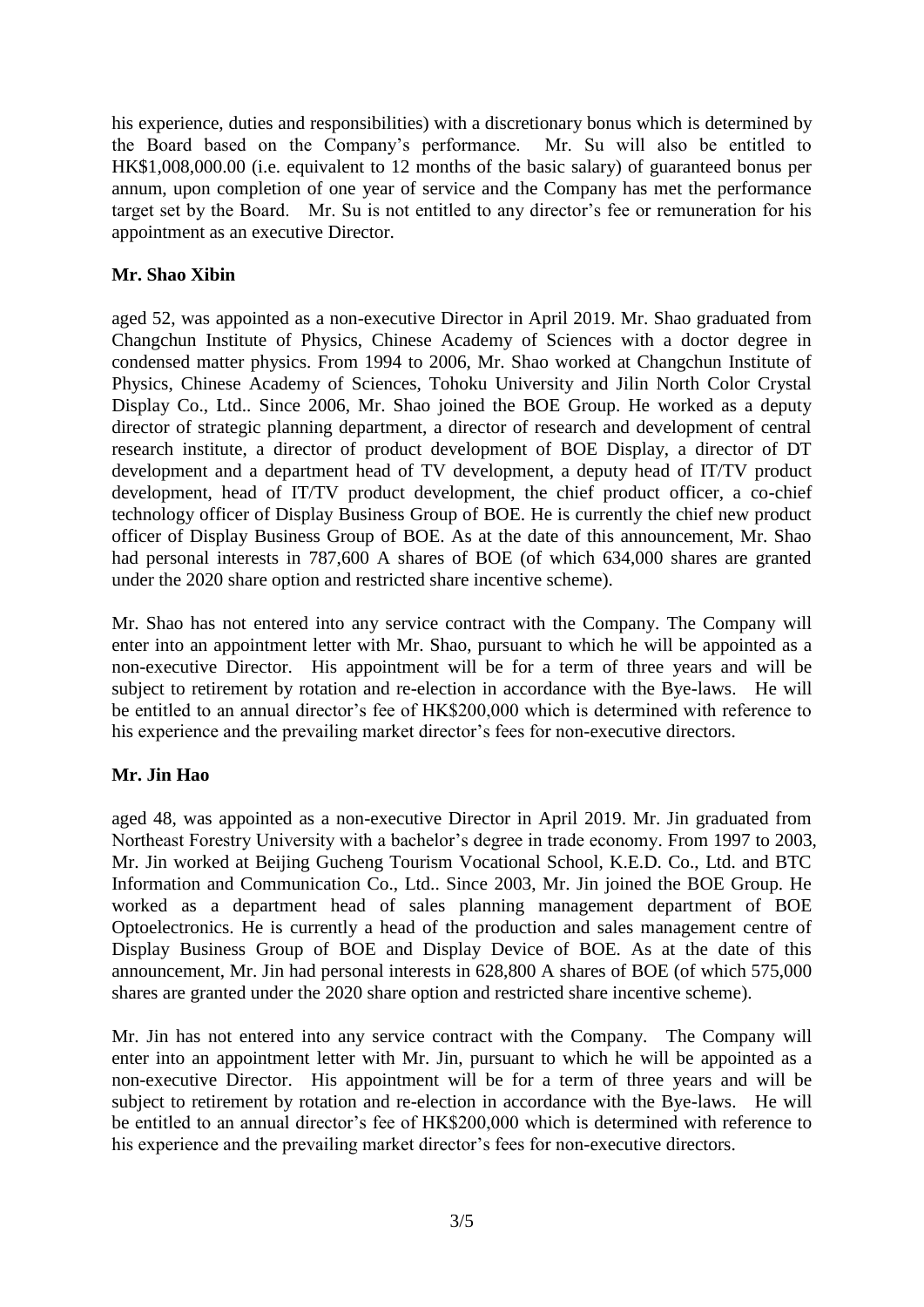### **Mr. Zhang Jianqiang**

aged 41, was appointed as a non-executive Director in January 2022. Mr. Zhang graduated from Anhui University of Technology with a master's degree in business administration. From 2000 to 2010, Mr. Zhang worked at Baocheng Industrial Group and Kunshan Longteng Optoelectronic Co., Ltd.. Since 2010, Mr. Zhang joined BOE and worked as a chief of taxation section, a vice head of accounting department and a financial controller of Hefei BOE Optoelectronic Technology Co., Ltd., a chief of taxation section and a financial controller of Hefei Xinsheng Optoelectronic Technology Co., Ltd., and a financial controller of Hefei BOE Display Technology Co., Ltd. and Chongqing BOE Optoelectronic Technology Co., Ltd.. All companies are subsidiaries of BOE. Currently, he is the head of financial operation management of Display Business Group of BOE and the regional financial director of BOE in Hefei. As at the date of this announcement, Mr. Zhang had personal interests in 641,500 A shares of BOE (of which 588,700 shares are granted under the 2020 share option and restricted share incentive scheme).

Mr. Zhang has not entered into any service contract with the Company. The Company will enter into an appointment letter with Mr. Zhang, pursuant to which he will be appointed as a non-executive Director. His appointment will be for a term of three years and will be subject to retirement by rotation and re-election in accordance with the Bye-laws. He will be entitled to an annual director's fee of HK\$200,000 which is determined with reference to his experience and the prevailing market director's fees for non-executive directors.

As at the date of this announcement, save as disclosed, the Re-appointed Directors have no interest in the shares of the Company within the meaning of Part XV of the Securities and Futures Ordinance (Chapter 571 of the Laws of Hong Kong), do not hold any other positions with the Company or any of its subsidiaries, have not held any other directorships in any public listed companies in Hong Kong or overseas in the past three years, are not connected with any Directors, senior management or substantial or controlling shareholders of the Company (as defined in the Rules Governing the Listing of Securities on the Stock Exchange (the "Listing Rules") ) and there is no other information to be disclosed pursuant to Rule 13.51(2)(h) to (v) of the Listing Rules and there are no matters that need to be brought to the attention of the shareholders of the Company.

### **RE-APPOINTMENT OF CHAIRMAN, CHIEF EXECUTIVE OFFICER AND BOARD COMMITTEES MEMBERS**

The Board announces that with effect from 28 April 2022, Mr. Gao will be re-appointed as the chairman of the Board, the chairman of the Nomination Committee and a member of the Remuneration Committee, and Mr. Su will be re-appointed as the chief executive officer of the Company and a member of the Nomination Committee.

> By Order of the Board **BOE Varitronix Limited Gao Wenbao** Chairman

Hong Kong, dated 26 April 2022